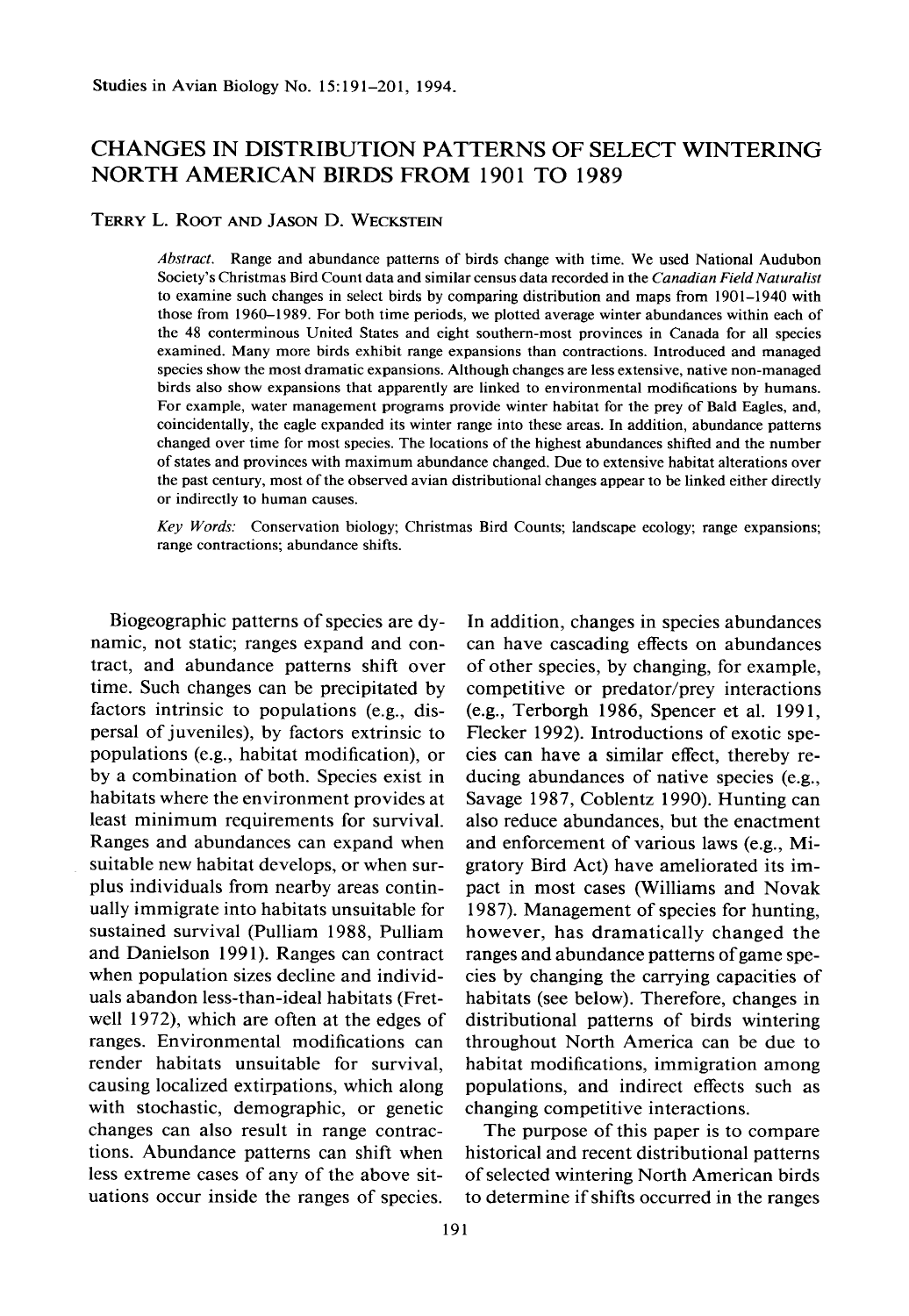**and abundance patterns, and, if so, what type of changes they were and to speculate on possible causes. We found that the majority of birds examined exhibit range changes; most species expanded their ranges and only a very few showed range contractions. Some shift in abundance patterns occurred in almost all species.** 

### **METHODS**

**We used data collected by volunteers for the National Audubon Societys ' Christmas Bird Counts and similar census data recorded in the Canadian Field Naturalist from 1924 through 1939. Wing (1947) sum**marized data from 1901 to 1940 (from win**ter 1900/l 90 1 to winter 1939/ 1940) which included 6853 censuses. We obtained data for 32,167 censuses from U.S. Fish and Wildlife Service for 1960 through 1989, excluding those for 1969, which were missing. All data were collected on a day around Christmas and, for each species, observers recorded all individuals seen. Count effort**  was recorded as total number of census hours (total census hours) for the earlier (1901 to **1940) data, and as total number of census hours per censusing party (total party hours) for the later (1960 to 1989) data.** 

**For each species Wing (1947) calculated the average number of individuals seen per total census hour in each state or province. We attempted to analyze the later data in a similar manner: for each species we calculated the average number of individuals seen per total party hour in each state or province. The absolute abundances from the two time periods cannot be compared directly because count efforts were recorded in two different ways. Consequently, we converted all state and province averages for each species into proportions of the maximum averages for each time period. This normalization forced the value to run between 0 and 1, which we then plotted by state or province. The use of political boundaries is not biologically meaningful, but is unfortunately necessary due to the way Wing** 

**compiled the earlier data. Because we used states and provinces as plotting units, ranges appear larger than they actually are; we plotted species as "present" in an entire state or province, even if its distribution was limited to a small portion of that unit. This is of little consequence in this comparative study, given that we plotted data for both time periods similarly. More census sites and more participants with better equipment during the later time period, however, may have biased the observed distributional patterns. For example, our analysis could indicate an apparent range expansion if a bird occurred only in a part of a state or province, and a census site was not established at that location until after 1940. Consequently, we noted expansions only when individuals were recorded in states and provinces beyond those neighboring the earlier range.** 

**Because we were looking for shifts in distributions, we identified 58 wintering North American species or subspecies that we expected would show such changes. This included 27 non-passerines and 3 1 passerines. Very rare or extremely gregarious species are poorly represented by these types of cen**suses (Bock and Root 1981). Thus, we ig**nored those taxa. Additionally, we disregarded difficult to distinguish species (e.g., Black-capped and Carolina chickadees, Parus atricapillus and P. carolinensis, respectively). Although House Sparrows (Passer domesticus) and European Starlings (Sturnus vulgaris) are gregarious, we included them in our analysis because the range and abundance patterns of these introduced birds have not only changed dramatically (Forbush 1929, Robbins 1973), but those changes have affected greatly the patterns of native birds (Zeleny 1976, Robbins et al. 1986, Ehrlich et al. 1988:459-463).** 

## **RESULTS**

**As we expected, given the biased manner in which we selected the species examined, most of these birds exhibit some type of**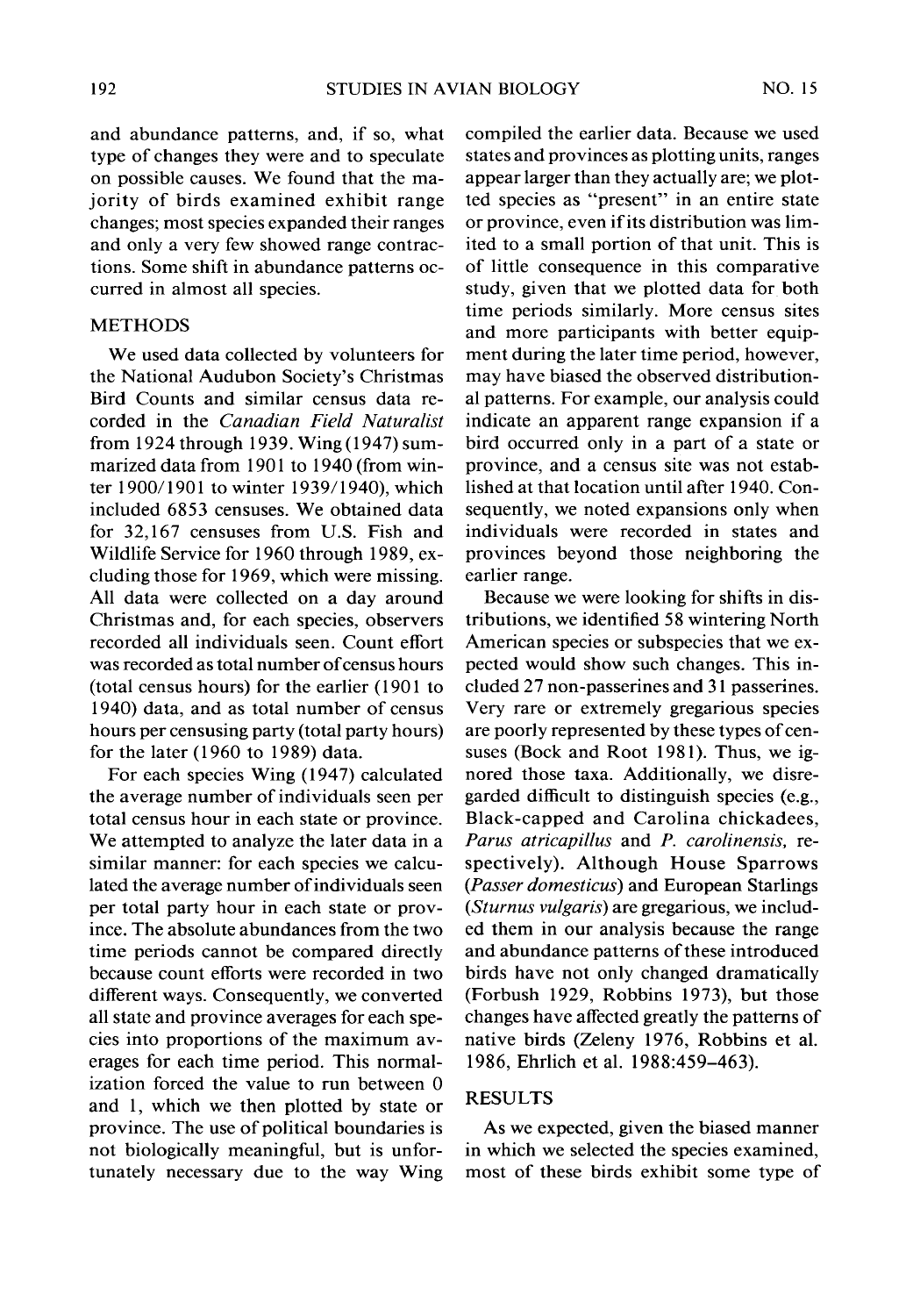**change in their winter ranges and abundance patterns.** 

#### **RANGE CHANGES**

**Range expansions were much more common than contractions. This is true even though we recorded expansions only when individuals were present in states beyond**  those neighboring their 1901–1940 range. **The most extreme expansions are evident in introduced and managed species. These**  include Mute Swan (Cygnus olor), Wild **Turkey (Meleagris gallopavo; Fig. l), European Starling (Sturnus vulgaris), and House Finch (Carpodacus mexicanus). Several birds moved into the northeastern region: Northern Harrier (Circus cyaneus), Mourning Dove (Zenaidu macrouru; Fig. l), Tufted Titmouse (Parus bicolor), and Northern Cardinal (Cardinalis cardinalis). A couple of species expanded into the northwestern region: Ferruginous Hawk (Buteo regalis) and Barred Owl (Strix varia; Fig. 1). No species expanded south except irruptive species (see below), perhaps because most wintering North American species have southerly ranges. The Golden Eagle (Aquila chrysaetos; Fig. 2) and red-shafted race of the Northern Flicker (Colaptes auratus) moved east, whereas the yellowshafted race expanded west. The Bald Eagle (Haliaeetus leucocephalus; Fig. 2) expanded its range into the center of the continent.** 

**Irruptive species irregularly expand their winter ranges south (Bock and Lepthien 1976, Widrlechner and Dragula 1984). Consequently, we expected differences in these species' southern range limits between the two different time periods. Red Crossbill (Loxia curvirostra) and Evening Grosbeak (Coccothraustes vespertinus; Fig. 2) fit this expectation. The other irruptive species we examined, Boreal Chickadee (Parus hudsonicus), Pine Siskin (Carduelis pinus), Common Redpoll (Carduelis flammea; Fig. 3), White-winged Crossbill (Loxia leucoptera), and Pine Grosbeak (Pinicola enucleator), do not.** 

**We found relatively few species with contracted ranges. Of these, most associate with water and only one is a passerine: Piedbilled Grebe (Podilymbus podiceps), Northem Pintail (Anas acuta), Common Merganser (Mergus merganser), and Brown-headed Cowbird (Molothrus ater; Fig. 3). The cowbird, which benefits from habitat fragmentation (Brittingham and Temple 1983, May and Robinson 1985, Ehrlich et al. 1988:495- 50 l), has expanded its winter range into the northeastern region (Maine and Nova Scotia), but has contracted its range elsewhere, particularly along its northern border (Pennsylvania, Michigan, Wisconsin, Iowa, Montana and Washington).** 

#### **SHIFTING ABUNDANCE PATTERNS**

**Abundance patterns of most species changed. The areas of peak abundances for many species shifted into the northeastern region. These include: Bufflehead (Bucephala albeola), Hairy Woodpecker (Picoides villosus), Blue Jay (Cyanocitta cristata), Brown Creeper (Certhia americana), Whitebreasted Nuthatch (Sitta carolinensis), Redbreasted Nuthatch (S. canadensis), and Evening Grosbeak (Fig. 2). Other species have become more abundant toward the center of the continent in recent years. Some of these are managed and/or introduced; Northern Bobwhite (Colinus virginianus; Fig. 3), Ring-necked Pheasant (Phasianus colchicus), House Sparrow (Passer domesticus); others are native and non-managed; Northern Harrier, Ferruginous Hawk, and Red-headed Woodpecker (Melanerpes erythrocephalus). The data, unfortunately, do not allow us to know if these shifts were due to increases or decreases in absolute abundances.** 

**Another measure of changing abundance patterns is a difference in the absolute number of states and provinces with very high abundances. This number decreased in roughly three times as many species (e.g., Fig. 3, bottom) as it increased (e.g., Fig. 1, middle). About half of the birds examined**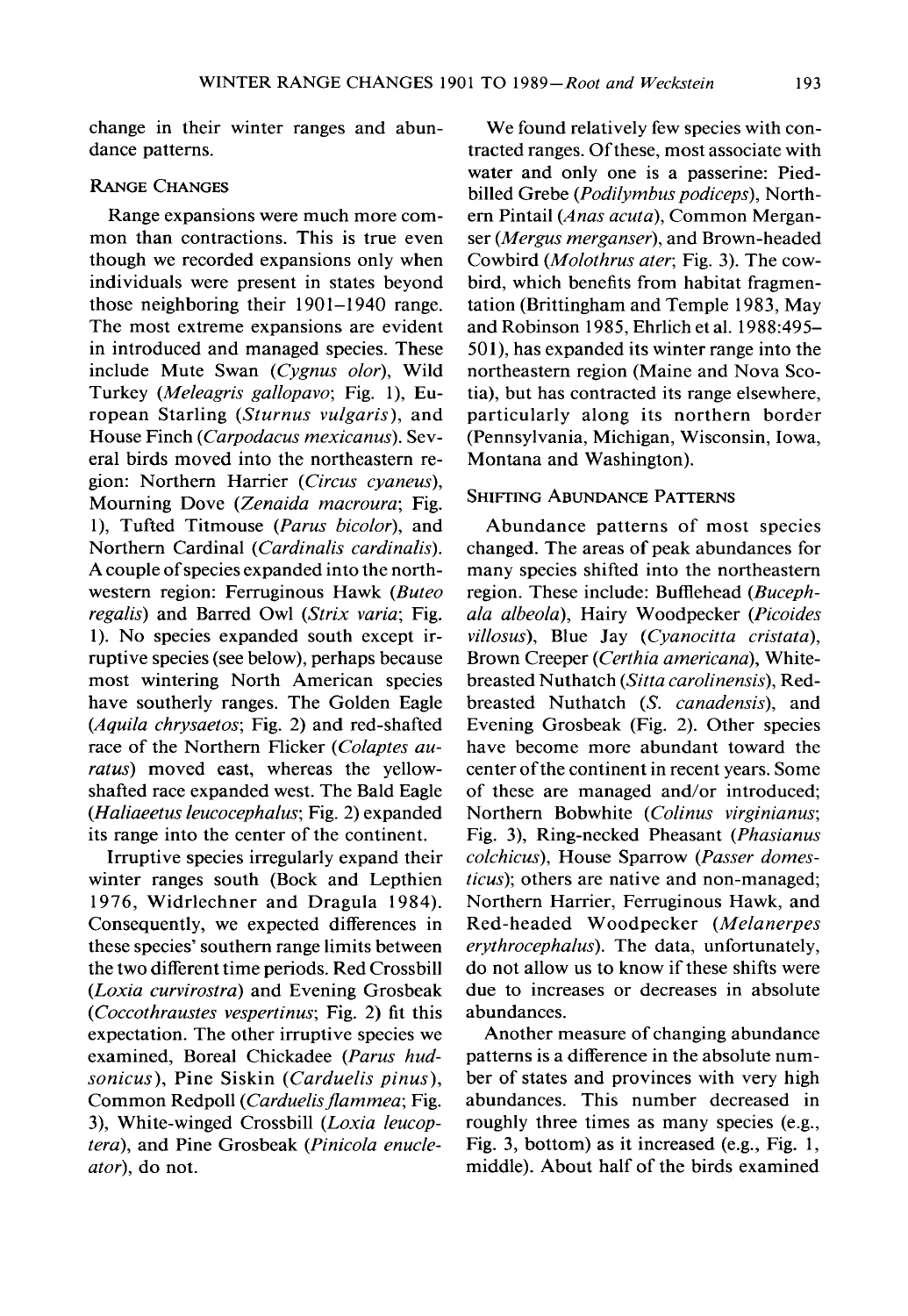**have the same number of states and provinces with maximum abundance peaks (e.g., Figs. l-3).** 

## **DISCUSSION**

**North America has experienced dramatic changes over the last 100 years that have strikingly altered its natural resources and environment. The human population in Canada and the United States has increased from about 150 million at the end of World**  War II to around 280 million in 1991 (Ehr**lich et al. 1992). Along with habitat fragmentation (Wilcove et al. 1986) air and water pollution have greatly degraded the environment by affecting the productivity of our forests, lakes and streams (Bormann 1985). Furthermore, we have been draining our wetlands at an alarming rate (WRI 1992), and climatic change has the potential to disrupt communities due to differential relocation of species' ranges (Peters 1992, Root and Schneider 1993). All of these alterations have had and will probably continue to have major impacts on the biogeographic patterns of birds.** 

#### **RANGE EXPANSIONS**

**Along with introduced species that have strong dispersal abilities (e.g., House Sparrow and European Starling), successfully managed birds show extensive range expansions. Up to 1940 the Mute Swan was recorded only in Pennsylvania and Michigan. Since that time, programs to introduce and establish it-primarily in parks-have allowed it to spread to 19 states and three provinces. The Wild Turkey (Fig. 1) shows even a more dramatic change. Its original range covered all the states east of the 100th meridian, except for North Dakota and most**  of Minnesota. Additionally, Merriam's sub-

**species (M. g. merriami) ranged throughout New Mexico, Texas and Arizona (Schorger 1966). Hunting pressures, habitat loss, and disease spread by domestic poultry all contributed to a dramatic range contraction (Schorger 1966, Hewitt 1967, Lewis 1973).**  From 1901 to 1940 it was recorded in only ten states. According to Schorger (1966), **turkeys were reintroduced into all but three states within its original range, and introduced into all the states outside its original range. Additionally, individuals were introduced into Alberta, Saskatchewan, Manitoba and probably Ontario (AOU 1983). Obviously, management has had a major impact on the distribution of the Wild Turkey, because it is now found in 52 states and provinces.** 

**Supplemental feeding of birds by humans has also contributed to a change in both the presence and abundances of various seedeating birds in the northeastern region. On average, a third of the households in North America provide about 60 pounds of supplemental feed a year, with the average being even higher in New England (Ehrlich et al. 1988:349). Feeders apparently have contributed strongly to both the expansion of winter ranges (e.g., Mourning Dove, Fig. 1) and increased winter densities (e.g., Blue Jay; White-breasted Nuthatch; Tufted Titmouse; Northern Cardinal; and Evening Grosbeak, Fig. 2). Birds that frequent feeders are attracted to a steady food supply at feeders, and by urbanized habitats with thickets and shrubbery that ornamental plantings often provide (Eaton 1959, Bedda11 1963,Kircher 1981,Ehrlichetal. 1988: 349-353).** 

**Habitat manipulation, albeit of another sort, may have contributed to the extensive distributional changes of the Barred Owl (Fig. 1). This owl has moved into the north-** 

**<sup>+</sup>  FIGURE 1. Top: Map showing distributional pattern of Wild Turkey. The data from 190 1 to 1940 are provided on the left-hand side of the rectangle, while those from 1960 to 1989 (except 1969) are on the right-hand side. The six different symbols (open squares with dashed margins, open square, diagonal line, crossed lines, asterisk, and filled square) correspond respectively with the following proportion of the maximum value: 0.0, 0.01 to 0.10, 0.11 to 0.25, 0.26 to 0.45, 0.46 to 0.70, and 0.71 to 1.00. Question marks indicate that no data were available. Middle: Mourning Dove. Bottom: Barred Owl.**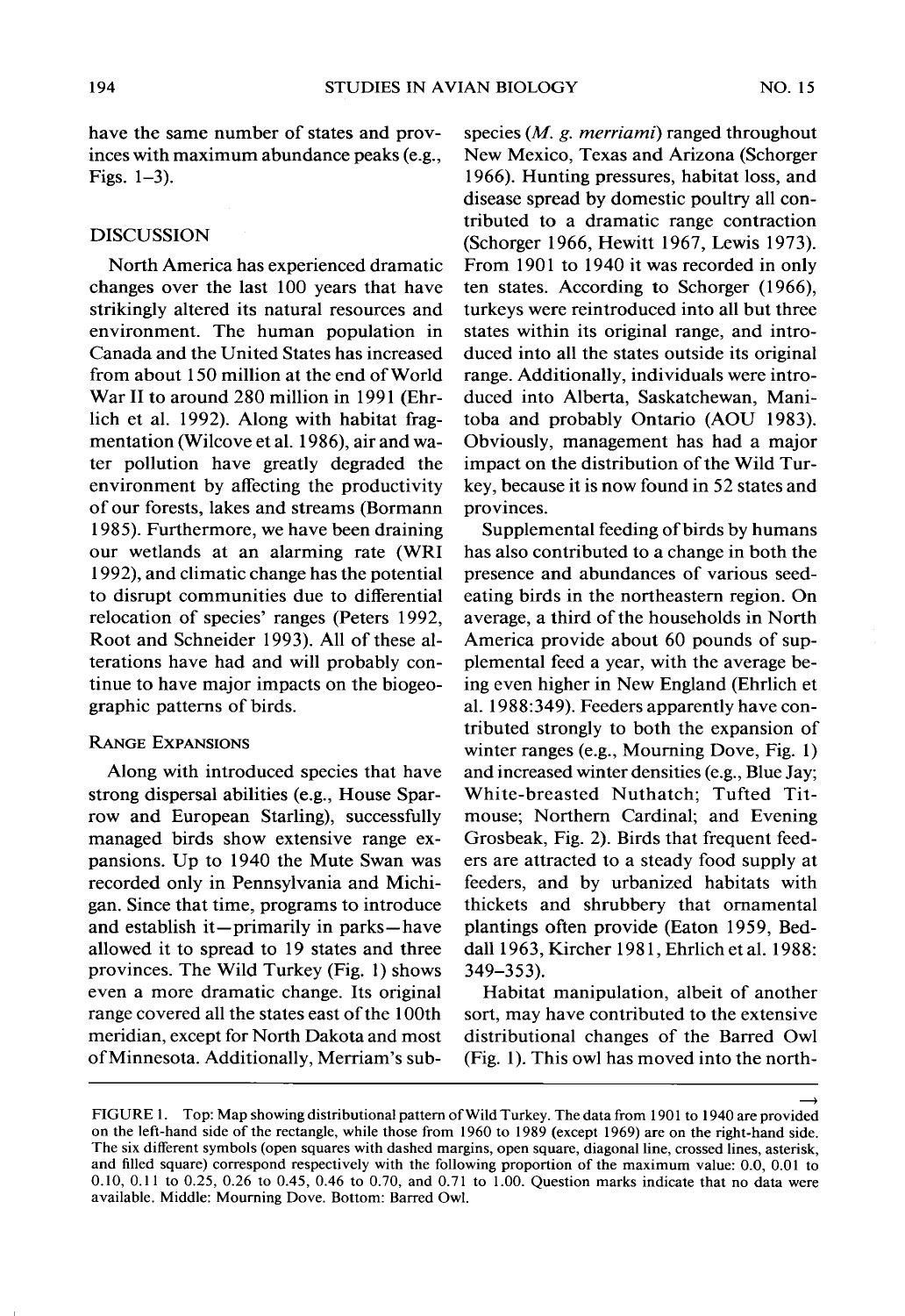



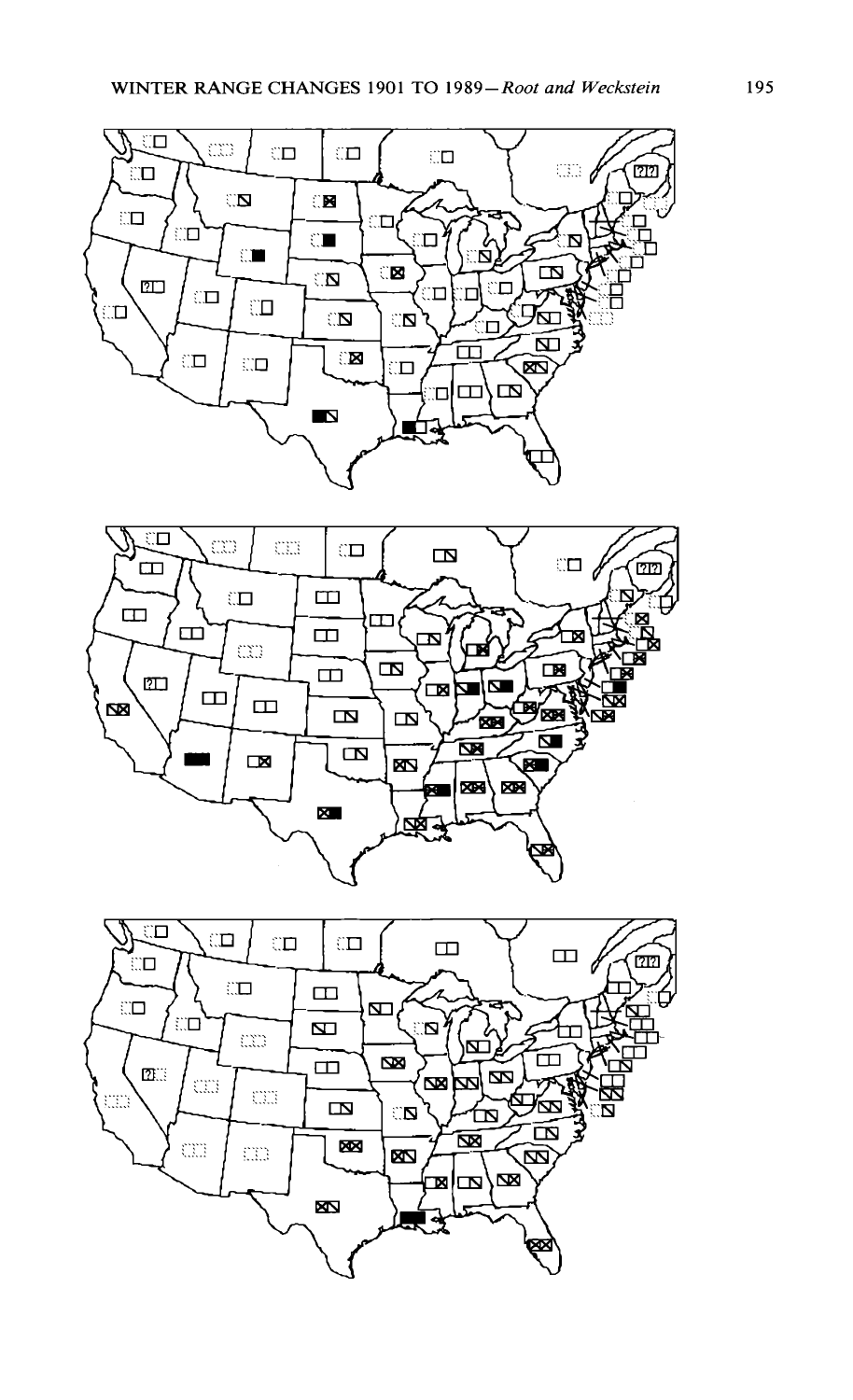

**FIGURE 2. Top: Map showing distributional pattern of Golden Eagle. Middle: Bald Eagle. Bottom: Evening Grosbeak. See Figure 1 for key.**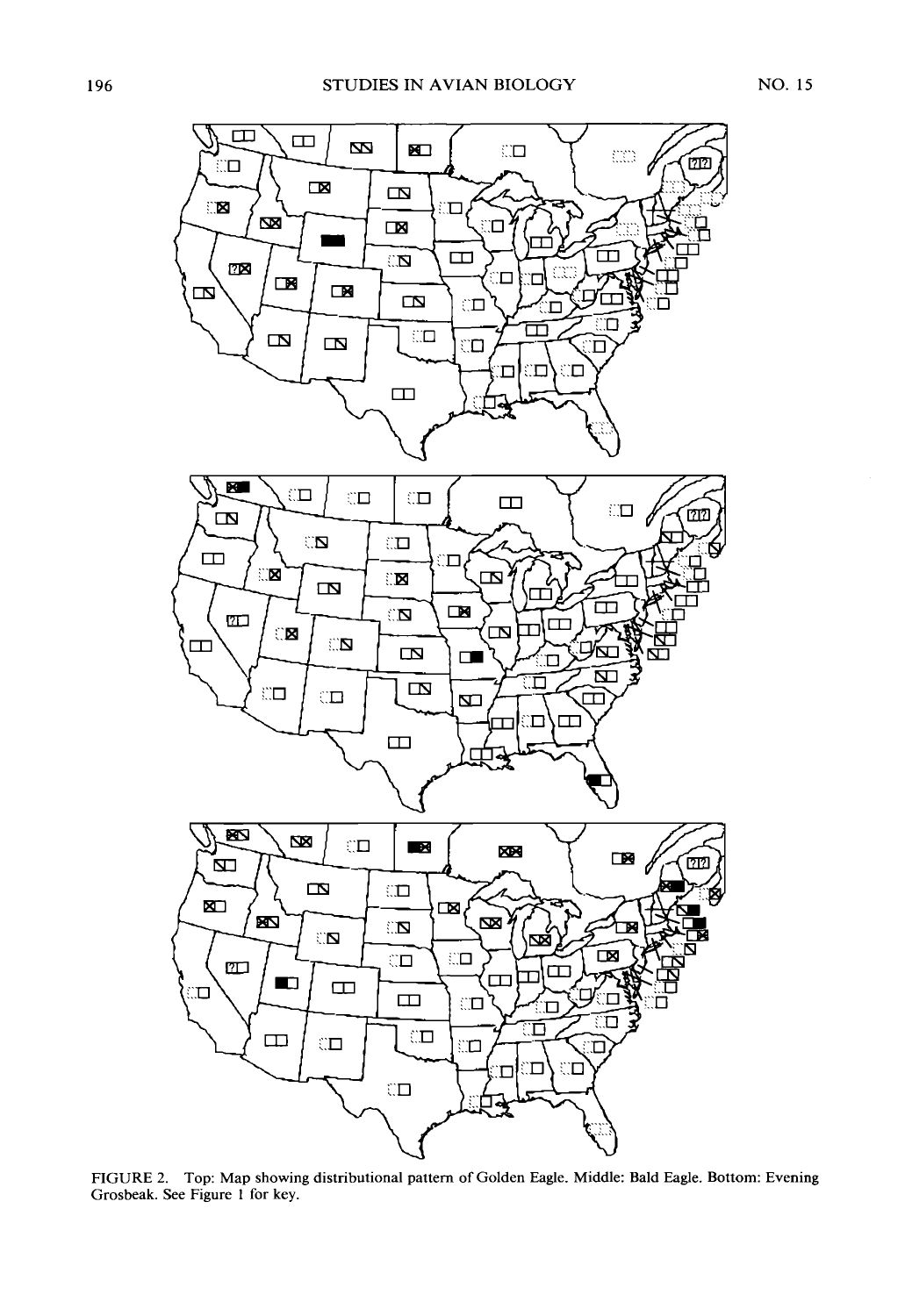

**FIGURE 3. Top: Map showing distributional pattern of Common Redpoll. Middle: Brown-headed Cowbird. Bottom: Northern Bobwhite. See Figure 1 for key.**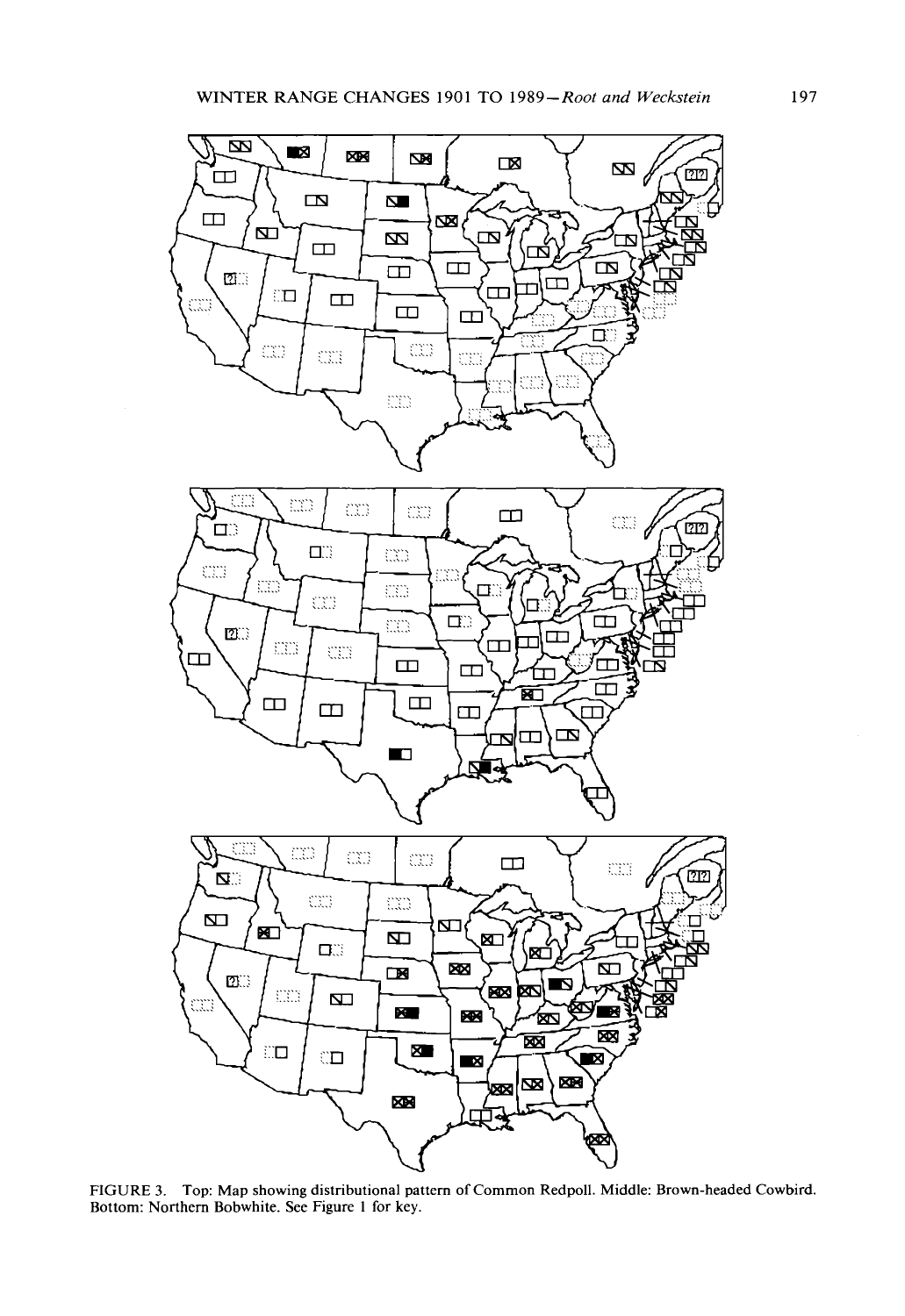**western region relatively recently (Holt and Hillis 1987, Sharp 1989, Taylor and Forsman 1976). From 1963 to 1972 no northern populations were reported west of the 100th meridian, and only one individual was recorded north of the 50th parallel-in Pinawa, Manitoba (Root 1988). Logging and associated activities in the northwestern region may have facilitated invasions (T. E. Hamer, unpubl. data).** 

**The Barred Owl expansion is of major interest, because its range is now partly sympatric with that of the endangered Northern Spotted Owl (Strix occidentalis occidenta- /is). The consequences of interspecific competition between these two species have not yet been quantified, but nesting sites, foraging activities, and diet are similar, particularly in the Northwest (Taylor and Forsman 1976). Anecdotal evidence suggests that the larger, more aggressive Barred Owl may be able to displace the smaller Spotted Owl; on the Olympic Peninsula in Washington, territories previously held by Spotted Owls, which have strong territory fidelity, have been taken over by Barred Owl pairs (Sharp 1989). This range expansion provides an excellent opportunity to quantify the effects of invasion. Given the endangered status of the Northern Spotted Owl, such research will not only help us understand basic biological problems but it could help in the assessment of different forestry policies.** 

**Other raptors, specifically the two North American eagles, have significantly expanded their ranges; the Golden Eagle (Fig. 2) has moved east, while the Bald Eagle (Fig. 2) has spread into the center of the continent. The Golden Eagle is uncommon throughout its newly established range in the east. Higher abundances occur in the west, even though ranchers previously hunted them from small planes. This practice began in the late 1930s and for over 20 years people killed between 1000 and 2000 individuals each year in west Texas and southeastern New Mexico (Spofford 1969). The location of peak abundance, Wyoming, remained unchanged (Fig. 2).** 

**Over the years humans have strongly in**fluenced the expansion of the Bald Eagle's **range by implementing various water management programs. Historically, birds were forced to move south during unusually cold winters because they need open water for hunting. This could help explain the high abundance recorded in Florida in 1901- 1940. Large lakes and impoundments built**  in the 1930s, locks placed on major water**ways, and numerous hydroelectric plants built with cooling ponds provide open water in winter. For example, core wintering areas adjacent to parts of the Mississippi, Illinois, and Missouri rivers accounted for 30% of**  the sightings in Millsap's study (1986). Dams **on these and other rivers create sloughs and are therefore indirectly responsible for the open water used by eagles for feeding (Southern 1963). The turbines in the dams also kill or stun fish, thereby allowing the eagle easy access to food (Spencer 1976).** 

**The winter abundance of the Bald Eagle throughout most of the contiguous United States dropped by about a third from 1957 to 1970 due to the use of persistent insecticides (e.g., DDT) and habitat destruction (Brown 1975). Since World War II, population declines in the East have been blamed on habitat destruction due to human disturbances in the form of waterfront housing and outdoor recreation (Sprunt 1969). Shooting by ranchers from small planes from the late 1930s to the early 1960s could have depressed the abundance during this time period, and for sometime after (Sprunt 1969).** 

**Winter distributions of irruptive, boreal, seed-eating birds are highly variable from year to year (Benkman 1987, Bock and Lepthien 1976). The availability of seeds is assumed to be the primary factor driving the movements of the irruptive fringillids (Bock and Lepthien 1976) and perhaps even the Boreal Chickadee (Root 1988). For most species that we examined, however, longterm averages show little change, even when censuses are separated by 30 years (e.g., Common Redpoll, Fig. 3). This implies that**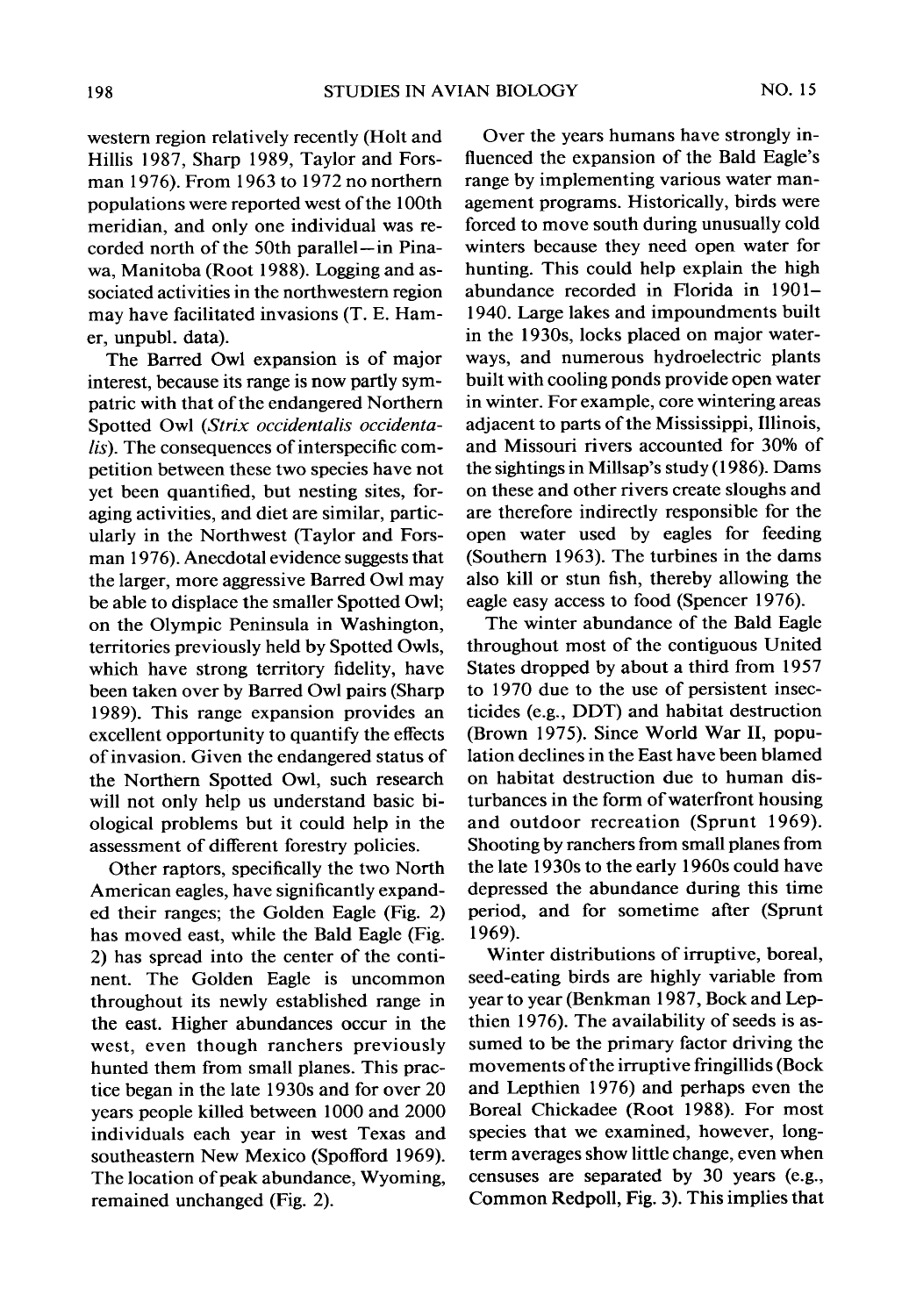**the response of these birds, and perhaps the factors driving their irruptive behavior, have been fairly constant over the past century. The average ranges of two species (Red Crossbill and Evening Grosbeak; Fig. 2) are quite different between the early and later part of the century; both species expanded their ranges much farther south. Dietary preferences might help explain why we found distributional changes in some species, but not in others.** 

### **RANGE CONTRACTIONS**

**Given the amount of habitat modification that has occurred over the past century, we expected the ranges of many birds to contract significantly. Of the species examined, fewer than 10% showed such a pattern. This low percentage could have been partly an artifact of our sample, because we avoided species that have very restricted ranges. The plotting unit (state or province) may also have artificially decreased the instances of detectable range contractions, because individuals had to vacate entire states, not just part of them, before a contraction would be recorded. Of the four species showing range contractions, three of them depend on open water: Pied-billed Grebe, Northern Pintail and Common Merganser. The contraction of the Northern Pintail is particularly disconcerting. This game species has been extensively managed, yet estimates of its breeding population have shown a five-fold decrease since the mid-1900s (Migratory Bird Management Office 1992; also Banks and Springer 1994). The reasons for this large decline are not yet understood.** 

**The fourth species with a contracted winter range is the Brown-headed Cowbird (Fig. 3). This result was unexpected, because this cowbird has reportedly expanded its range due to clearing of eastern forests and increased cattle grazing (Mayfield 1965, May and Robinson 1985, Ehrlich et al. 1988:495- 497). Indeed, the percentage of Christmas Bird Counts east of Texas, and south of the 37th parallel reporting Brown-headed Cow-**

**birds, increased from near zero to over 80%, suggesting this bird has been steadily increasing its numbers in this area (Brittingham and Temple 1983). Maps of average winter abundance do not show this large increase, except perhaps in Louisiana, and small increases in Mississippi and Georgia. This is because relative, not absolute, abundances are plotted in this study. A comparison of the relative data suggests that the absolute abundances throughout most of its range may have increased. This is not the case in the upper mid-west where the cowbird range has contracted. The reasons for this are undoubtedly complex, but one contributing factor may be that during the breeding season the U.S. Fish and Wildlife Service and Michigan Department of Natural Resources trap and remove cowbirds from Michigan. Its parasitism on the en**dangered Kirtland's Warbler (Dendroica **kirtlandii) is extensive (over 70% in the 1960s) (Mayfield 1978). By 1980 they had removed over 40,000 cowbirds (Walkinshaw 1983).** 

#### **SHIFTING ABUNDANCE PATTERNS**

**Shifts in abundance patterns could indicate whether changes in habitats had significantly increased or decreased the carrying capacity of species in various areas. If an increase in carrying capacity occurred, then more individuals could survive in the area, thereby forming a new peak. A new peak could also be formed by decreasing carrying capacity in areas around a particular habitat.** 

**Due to feeders, the carrying capacity in the northeastern region has presumably increased. Besides ranges of species expanding into this region, abundance patterns of birds attracted to feeders also have shifted so that higher relative densities are reported in this region (e.g., Evening Grosbeak, Fig. 2). Consequently, feeding stations have apparently had major impact on the winter distribution patterns of select wintering birds.** 

**Another common change in abundance pattern is toward the center of the country,**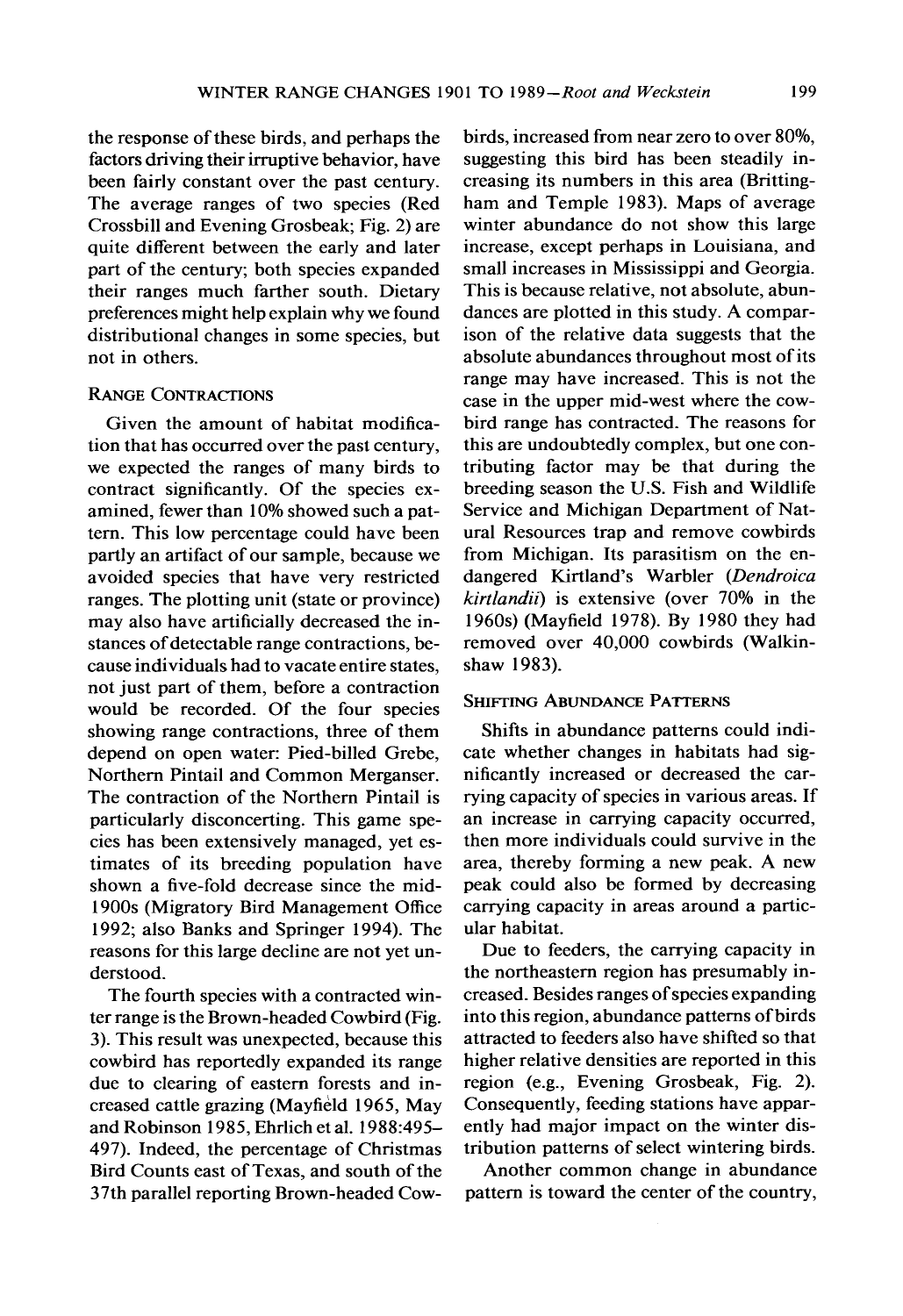**which corresponds to regions where the most winter wheat is grown (USGS 1970). Species such as Northern Bobwhite (Fig. 3) are apparently attracted to waste grain, unharvested areas along fence rows, and open fields. In the Great Plains, populations have increased as humans suppressed fires and brushy cover became established, and as farmers built more fence rows (De Vos 1964).** 

#### **CONCLUSION**

**The National Audubon Society's Christmas Bird Count data and similar census data recorded in the Canadian Field Naturalist provide an excellent source for examining distribution patterns of wintering North American birds over both broad-spatial and long-temporal scales. We found extensive changes in the ranges and abundance patterns ofthe birds we examined. The primary cause of these shifts, directly or indirectly, was human activity. Although these include activities specifically designed to manifest a change (e.g., management of the Wild Turkey), most were not purposeful (e.g., water management programs and the Bald Eagle). Subsequent studies are needed to focus on possible factors regulating the distributional shifts we begin to explore here. One obvious approach would be to include more species, examine breeding-season data, and investigate directly possible effects of climate.** 

#### **ACKNOWLEDGMENTS**

**We are grateful for Larry McDaniel's competent and tireless help in analyzing the data from 1960 to 1989. We appreciate helpful comments on earlier drafts of this paper by Stephen Schneider, J. R. Jehl, Jr., Ned Johnson, Michael Burger, Thomas Dietsch, Betsy Daub, Jeff Goldsmith, Yonat Swimmer, and particularly Thomas Jones. This project was partially funded by the National Science Foundation (Presidential Young Investigator Award #IBN-9058031) and U.S. Fish and Wildlife Service.** 

#### **LITERATURE CITED**

- **AMERICAN ORNITHOLOGISTS' UNION (AOU). 1983. Checklist of North American Birds. 6th ed. Allen Press, Lawrence, KS.**
- **BANKS, R. C., AND P. F. SPRINGER. 1994. A century of population trends of waterfowl in western North America. Pp. 134-146 in J. R. Jehl, Jr. and N. K.**

**Johnson (eds.), A century of avifaunal change in western North America. Studies in Avian Biology No. 15.** 

- **BEDDALL, B. G. 1963. Range expansion of the Cardinal and other birds in the northeastern states. Wilson Bulletin 75:140-158.**
- **BENKMAN, C. W. 1987. Food profitability and the foraging ecology of crossbills. Ecological Monographs 57:25 l-267.**
- **BOCK, C. E., AND L. W. LEPTHIEN. 1976. Synchronous eruptions of boreal seed-eating birds. American Naturalist 110:559-57 1.**
- **BOCK, C. E., AND T. L. ROOT. 1981. The Christmas Bird Count and avian ecology. Pp. 17-23 in C. J. Ralph and J. M. Scott (eds.), Estimating numbers of terrestrial birds. Studies in Avian Biology No. 6.**
- **BORMANN, F. H. 1985. Air pollution and forests: an ecosystem perspective. Bioscience 35:434-44 1.**
- **BRITTINGHAM, M. C., AND S. A. TEMPLE. 1983. Have cowbirds caused forest songbirds to decline? Bio-Science 33:31-35.**
- **BROWN, W. H. 1975. Winter population trends in the Bald Eagle. American Birds 29: 12-14.**
- **COBLENTZ, B. E. 1990. Exotic organisms: a dilemma for conservation biology. Conservation Biology 4~261-265.**
- De Vos, A. 1964. Range changes of birds in the Great **Lake Regions. American Midland Naturalist 7 1:489- 502.**
- **EATON, S. W. 1959. The Tufted Titmouse invades New York. The Kingbird 9:59-62.**
- **EHRLICH, P. R., D. S. DOBKIN, AND D. WHEYE. 1988. The birder's handbook. Simon and Shuster, New York.**
- **EHRLICH, P. R., D. S. DOBKIN, AND D. WHEYE. 1992. Birds in jeopardy. Stanford University Press, Stanford, CA.**
- **FLECKER, A. S. 1992. Fish trophic guilds and the structure of a tropical stream: weak direct vs strong indirect effects. Ecology 73~927-940.**
- FORBUSH, E. H. 1929. Birds of Massachusetts and **other New England states. Part III. Commonwealth of Massachusetts, Boston.**
- **FRETWELL, S. D. 1972. Populations in a seasonal environment. Princeton University Press, Princeton.**
- **HEWITT, 0. H. 1967. The Wild Turkey and its management. Wildlife Society, Washington, D.C.**
- **HOLT, D. W., AND J. M. HILLIS. 1987. Current status and habitat associations of forest owls in western Montana. Pp. 281-288 in R. W. Nero, R. J. Clark, R. J. Knapton, and R. H. Hamre (eds.), Biology and conservation of northern forest owls. USDA Forest Service General Technical Report RM-142, Fort Collins, CO.**
- KIRCHER, J. C. 1981. Range expansion of the Tufted Titmouse (Parus bicolor) in Massachusetts. Ameri**can Birds 35:750-753.**
- **LEWIS, J. C. 1973. The world of the Wild Turkey. J. B. Lippincott Co., Philadelphia.**
- MAY, R. M., AND S. K. ROBINSON. 1985. Population **dynamics of avian brood parasitism. American Nat**uralist 126:475-494.
- **MAYFIELD, H. F. 1965. The Brown-headed Cowbird with old and new hosts. Living Bird 4: 13-28.**
- **MAYFIELD, H. F. 1978. Brood parasitism: reducing**